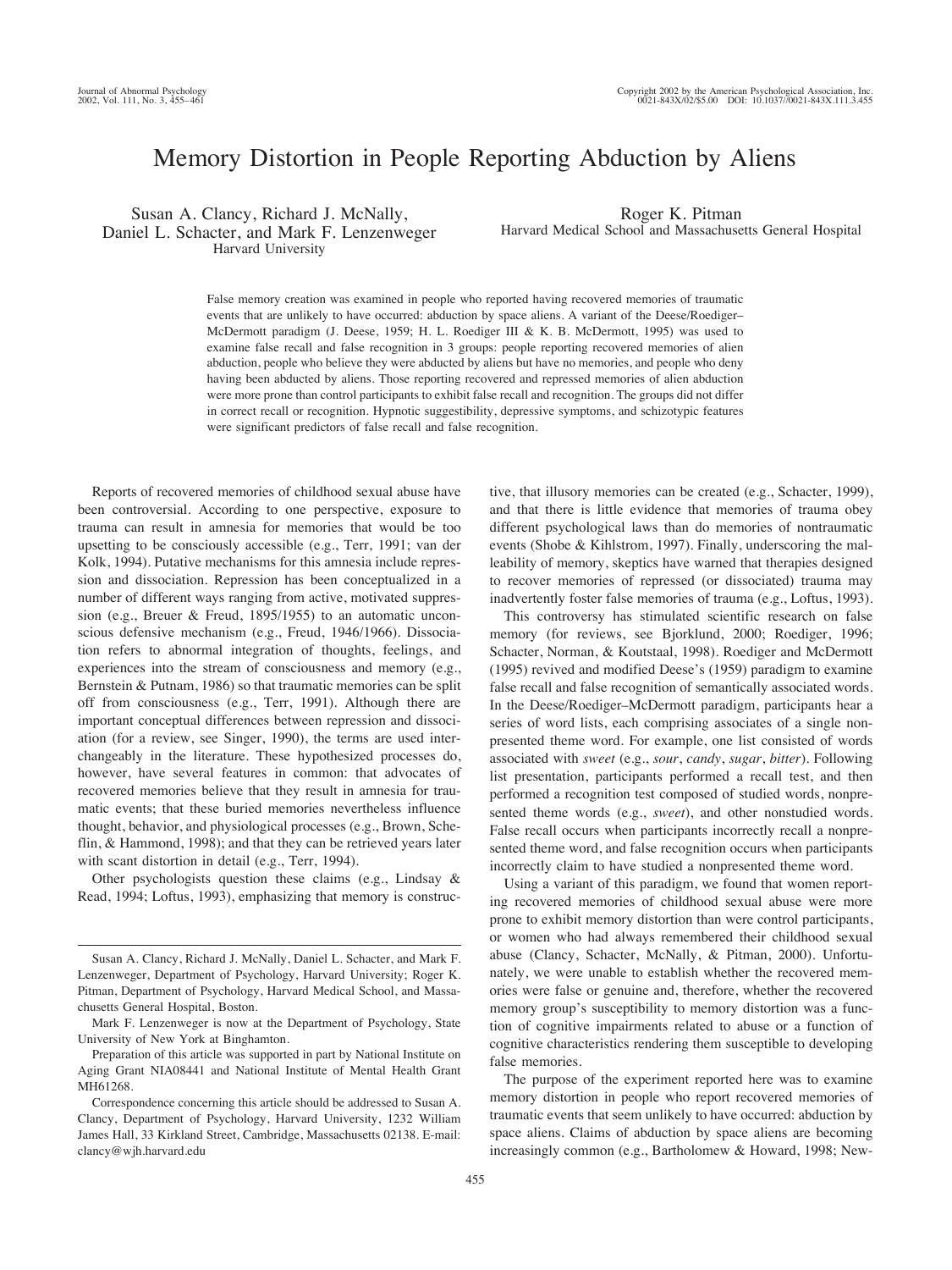man & Baumeister, 1997). Although narrative accounts of alien abduction have captured the attention and imagination of the American public and have spawned many movies, TV shows, and books, such reports have been ignored by the scientific community (e.g., Mack, 1994). More recently, psychologists have interpreted these claims as evidence of memory distortion (e.g., Newman & Baumeister, 1997), in part because "abductees" seldom evince any signs or symptoms of mental illness (e.g., Spanos, Cross, Dickson, & DuBreuil, 1993). Published narratives of alien abduction (Hopkins, 1981; Mack, 1994; Streiber, 1987), as well as the narratives related to us by our participants, follow a characteristic pattern. When asked to relate his or her abduction experience, the modal "abductee" begins by mentioning an (apparent) episode of sleep paralysis. A nonpathological phenomenon, sleep paralysis occurs when the cognitive and physiologic components of rapid eye movement (REM) sleep become temporarily desynchronized (Hufford, 1982; Spanos et al., 1993). That is, the person awakens from REM sleep and becomes conscious of the full-body paralysis that normally accompanies REM. Moreover, many people will experience hypnopompic ("upon awakening") hallucinations during these episodes. Hallucinations vary, but often include electrical tingling sensations throughout the body, feelings of levitation, loud buzzing sounds, flashing lights, and most strikingly, visual hallucinations of figures hovering near one's bed. The full episode seldom lasts more than a few seconds or minutes, after which the paralysis wanes and the hallucinations vanish. The modal "abductee" often assumes that something must have happened after the onset of the sleep episode but prior to full awakening. They seek the aid of a hypnotherapist to help understand their anomalous experiences, and it is during hypnotic regression sessions that they "recall" memories of having been abducted (i.e., being taken into space ships, sexually experimented on by aliens, etc.). The striking similarity of these narratives suggests a widely shared cultural script (Lynn, Pintar, Stafford, Marmelstein, & Lock, 1998). Although at least 15% of the general population has experienced sleep paralysis episodes (e.g., Hufford, 1982), not everyone concludes that alien abduction explains these anomalous experiences.

In the present study, we used a variant of the Deese/Roediger– McDermott paradigm to investigate false recall and recognition in three groups. The first group comprised people who report "remembering" alien abduction experiences for which they were previously amnestic (i.e., recovered memory group). The second group comprised people who believe that they have been abducted by aliens but have no autobiographical memories of the event (i.e., repressed memory group). This group bases their beliefs on puzzling or disturbing signs and/or symptoms (e.g., unusual pattern of scars, sleep disturbances, depression, panic upon seeing depictions of aliens on book covers) that they feel are consistent with having an alien abduction history. Inclusion of a group of participants who believe they have been abducted, but who have no memories of the event, enabled us to test whether any false recall or false recognition effects are confined to participants who have "remembered" their experiences. The third group comprised people who deny a history of abduction by aliens (i.e., control group).<sup>1</sup>

We tested four hypotheses. According to the first hypothesis, individuals who report recovered memories of alien abduction are particularly vulnerable to memory distortion; thus, the recovered memory group should exhibit higher false recall and false recognition than the repressed memory and control groups combined. According to the second hypothesis, the repressed memory group consists of individuals who *may* be poised to recover "false" memories (as they have developed alien abduction beliefs). Therefore, the repressed and recovered memory groups combined should exhibit higher false recall and false recognition than the control group. According to the third hypothesis, the repressed memory group has not (yet, perhaps) recovered false memories; thus, the recovered memory group should exhibit the highest false recall and false recognition, followed in turn by the repressed memory group and then the control group. That is, false recall and recognition should be most pronounced in those who have actually created false autobiographical memories, least pronounced in the control group, and intermediate in the repressed memory group.

Finally, because past research suggests a link between UFOrelated beliefs and schizotypy (i.e., latent liability for schizophrenia; e.g., Chequers, Joseph, & Diduca, 1997; Spanos et al., 1993), we predicted that the recovered and repressed groups would score higher than controls on measures designed to assess schizotypal features. We also tested subsidiary hypotheses regarding the relationship between other psychometric measures, false memory creation, and group status.

# Method

# *Participants*

The experimental groups were recruited from the community via newspaper notices saying that researchers at Harvard University were "seeking people who may have been contacted or abducted by space aliens to participate in a memory study." The control group was recruited from the community via newspaper notices saying that researchers at Harvard University were "seeking people to participate in a memory study." Susan A. Clancy confirmed participants' group assignments on the basis of their responses during an interview that yielded details about the basis for the participant's suspicion that he or she had been abducted and the circumstances surrounding recovery of the memory.

Individuals who reported recovering memories of alien abduction (6 men, 5 women) were assigned to the recovered memory group. None of the participants interviewed reported continuous memories of alien abduction (i.e., memories of alien abduction that were never forgotten). On the basis of participants' responses to interview questions about the development of their abduction memories, the sequence of events was similar for all participants in this group. They began to suspect they had been abducted after a sleep episode characterized by awakening, full body paralysis, intense fear, and a feeling of presence. Several participants reported tactile or visual sensations (i.e., levitating, being touched, seeing shadowy figures). These reports are strikingly similar to descriptions of sleep paralysis and hypnogogic hallucations (e.g., Hufford, 1982). All of these participants subsequently sought explanation for what they perceived as anomalous experiences and subsequently "recovered" abduction memories. Memories were recovered both in therapy with the help of certain therapeutic techniques (e.g., hypnosis) and spontaneously, after reading books, watching movies, or seeing television shows depicting such episodes.

<sup>1</sup> Our use of the term *recovered* reflects the reported experience of our participants. Our use of the term *repressed* reflects the reported inaccessibility of the participants' memories, not any purported mechanism underlying that inaccessibility. Participants endorsed a number of different explanations for the presumptive inaccessibility of their memories (e.g., aliens have control of the memories, abductions occurred in another time dimension).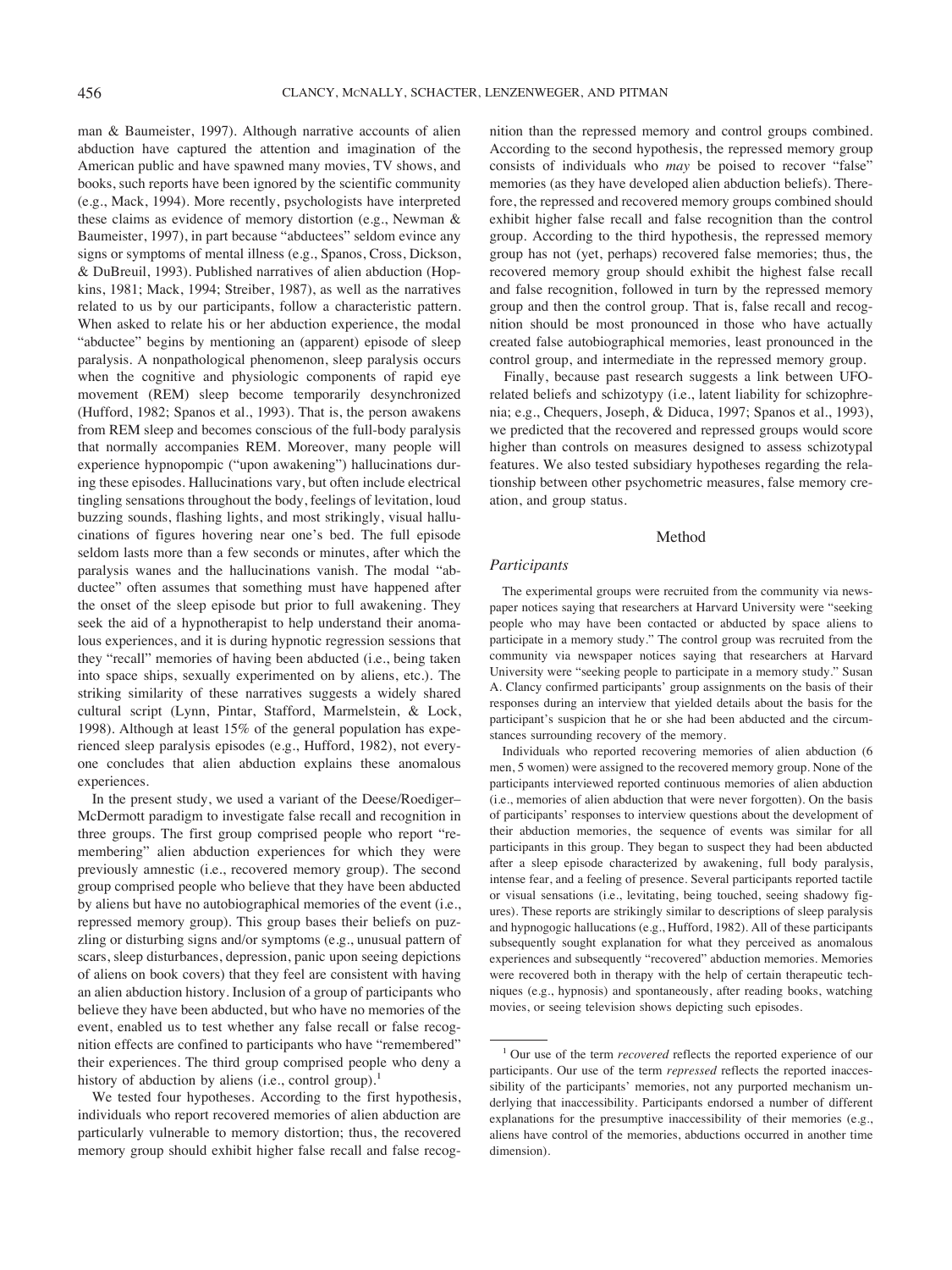Individuals who believed they had been abducted by aliens, but who had no explicit, autobiographical memories of the suspected events, were assigned to the repressed memory group (5 men, 4 women). Participants in this group cited a variety of signs and symptoms that they believed indicated an abduction history (e.g., insomnia, waking up in strange positions, unexplained marks on the body, preoccupation with science fiction). Individuals who denied having been abducted by aliens were assigned to the control group (7 men, 6 women). Participants provided written informed consent and were paid for their participation.

#### *Measures*

Participants completed the civilian version (Civilian Mississippi; Vreven, Gudanowski, King, & King, 1995) of the Mississippi Scale for Combat-Related Posttraumatic Stress Disorder (Keane, Caddell, & Taylor, 1988), the Beck Depression Inventory (Beck & Steer, 1987), the Dissociative Experiences Scale (Bernstein & Putnam, 1986), and the Absorption subscale of Tellegen's Multidimensional Personality Questionnaire (Tellegen, 1982). Designed to assess disruptions in consciousness, the Dissociative Experiences Scale contains items related to depersonalization, memory lapses, and absorption. The Beck Depression Inventory assesses symptoms of depression. The Civilian Mississippi assesses symptoms associated with PTSD (e.g., intrusive thoughts, psychological numbing). The Absorption subscale is positively correlated with hypnotic susceptibility (Tellegen & Atkinson, 1974). These questionnaires were mailed to subjects to fill out prior to their first laboratory visit. They take about 20–40 min to complete.

In addition, participants completed a 400-item Attitudes, Feelings, and Experiences Survey (see Lenzenweger, 1999) that includes four schizotypy and schizophrenia-related measures: the Perceptual Aberration scale (Chapman, Chapman, & Raulin, 1978), the Magical Ideation scale (Eckblad & Chapman, 1983), the Referential Thinking scale (Lenzenweger, Bennett, & Lilenfeld, 1997), and the Paranoid Schizophrenia scale (Rosen, 1952, 1962, cited in Lenzenweger, 1999), a scale derived from the Minnesota Multiphasic Personality Inventory. The Perceptual Aberration scale measures body image and perceptual aberrations (e.g., feeling that parts of your body are disconnected or changing shape), the Magical Ideation scale measures belief in unconventional forms of causation (e.g., belief in reincarnation or that certain numbers have special powers), the Referential

Thinking scale measures ideas of reference (e.g., feeling that strangers are talking about you or that songs on the radio were written for you), and the Paranoid Schizophrenia scale measures overt manifestations of schizophrenia liability (e.g., hearing voices or feeling that someone has control over your mind).

The means and standard deviations for these measures, plus age and years of education, are shown in Table 1. One-way analyses of variance revealed no differences among the groups on age or education ( $p_s$   $> .05$ ).

# *Materials*

We used a version of the Deese/Roediger–McDermott paradigm that varies the number of semantic associates presented (Robinson & Roediger, 1997, Experiment 1). In this paradigm, the twenty-four 15-word study lists and accompanying critical targets used by Roediger and McDermott (1995) were modified. The 24 lists were arbitrarily divided into six groups of 4 lists each, and each group was arbitrarily assigned either a 0-, 3-, 6-, 9-, 12-, or 15-item list length. (In the 0-item list length condition, items from the four lists were included on the final recognition tests but were never studied.) Thus, the participants heard all of the lists in one group as consisting of 3 items, all of the lists in another group as consisting of 6 items, and so forth. (For an example of a 15-item semantic associate list, see Table 2). Participants studied the first 3, 6, 9, 12, or 15 words from each list as they appeared in the appendix of Roediger and McDermott (1995). Because effects of list length have been previously demonstrated (e.g., Robinson & Roediger, 1997) and because we anticipated that group sizes would have been too small for counterbalancing purposes, we used a randomized design where all subjects received the 24 study lists in the same random order (lists were not blocked by length).

### *Procedure*

Participants were given booklets and pencils to record their responses on the recall tests and a sheet of scratch paper to complete distractor math problems. Subjects read instructions informing them to attend closely to the presented words because they were going to be asked to recall them later.

Words in each list were presented in a continuous sequence on a tape recorder. A new word was read every 3 seconds. Following the final word on each list, participants were given a sheet of paper containing a set of

| Demographic and Psychometric Data | Tuviv I |  |  |
|-----------------------------------|---------|--|--|
|                                   |         |  |  |

Table 1

|                                  | Recovered<br>memory group |      | Repressed<br>memory group |                 | Control |                 |
|----------------------------------|---------------------------|------|---------------------------|-----------------|---------|-----------------|
| Variable                         | $\boldsymbol{M}$          | SD   | $\boldsymbol{M}$          | SD <sub>-</sub> | M       | SD <sub>-</sub> |
| Age (years)                      | 47.0                      | 12.4 | 40.4                      | 14.8            | 46.1    | 12.3            |
| Education (years)                | 15.3                      | 2.5  | 14.6                      | 3.2             | 15.1    | 2.8             |
| Dissociative Experiences Scale   | 12.0                      | 13.4 | 19.7                      | 20.7            | 12.4    | 21.0            |
| Civilian Mississippi             | 84.5                      | 23.4 | 92.3                      | 21.4            | 78.2    | 18.2            |
| Absorption subscale              | 19.4                      | 7.1  | 19.2                      | 9.3             | 13.9    | 5.4             |
| <b>Beck Depression Inventory</b> | 9.4                       | 7.3  | 10.6                      | 5.6             | 2.1     | 4.7             |
| Magical Ideation scale           | 10.7                      | 5.0  | 11.1                      | 5.5             | 3.8     | 3.5             |
| Referential Thinking scale       | 5.2                       | 6.4  | 6.2                       | 7.2             | 3.7     | 5.2             |
| Perceptual Aberration scale      | 8.0                       | 7.9  | 6.6                       | 5.3             | 3.1     | 2.3             |
| Paranoid Schizophrenia scale     | 17.5                      | 8.0  | 16.0                      | 6.9             | 13.0    | 7.8             |

*Note.* Because of missing data, degrees of freedom vary. For the Dissociative Experiences Scale, possible range = 0 to 100; for the Civilian Mississippi (Civilian version of the Mississippi Scale for Combat-Related Posttraumatic Stress Disorder), possible range = 35 to 175; for the Absorption subscale (from Tellegen's Multidimensional Personality Questionnaire), possible range  $= 0$  to 34; for the Beck Depression Inventory, possible range  $= 0$  to 64; for the Magical Ideation scale, possible range  $= 0$  to 30; for the Referential Thinking scale, possible range  $= 0$  to 34; for the Perceptual Aberration scale, possible range  $= 0$  to 35; and for the Paranoid Schizophrenia scale, possible range  $= 0$  to 64.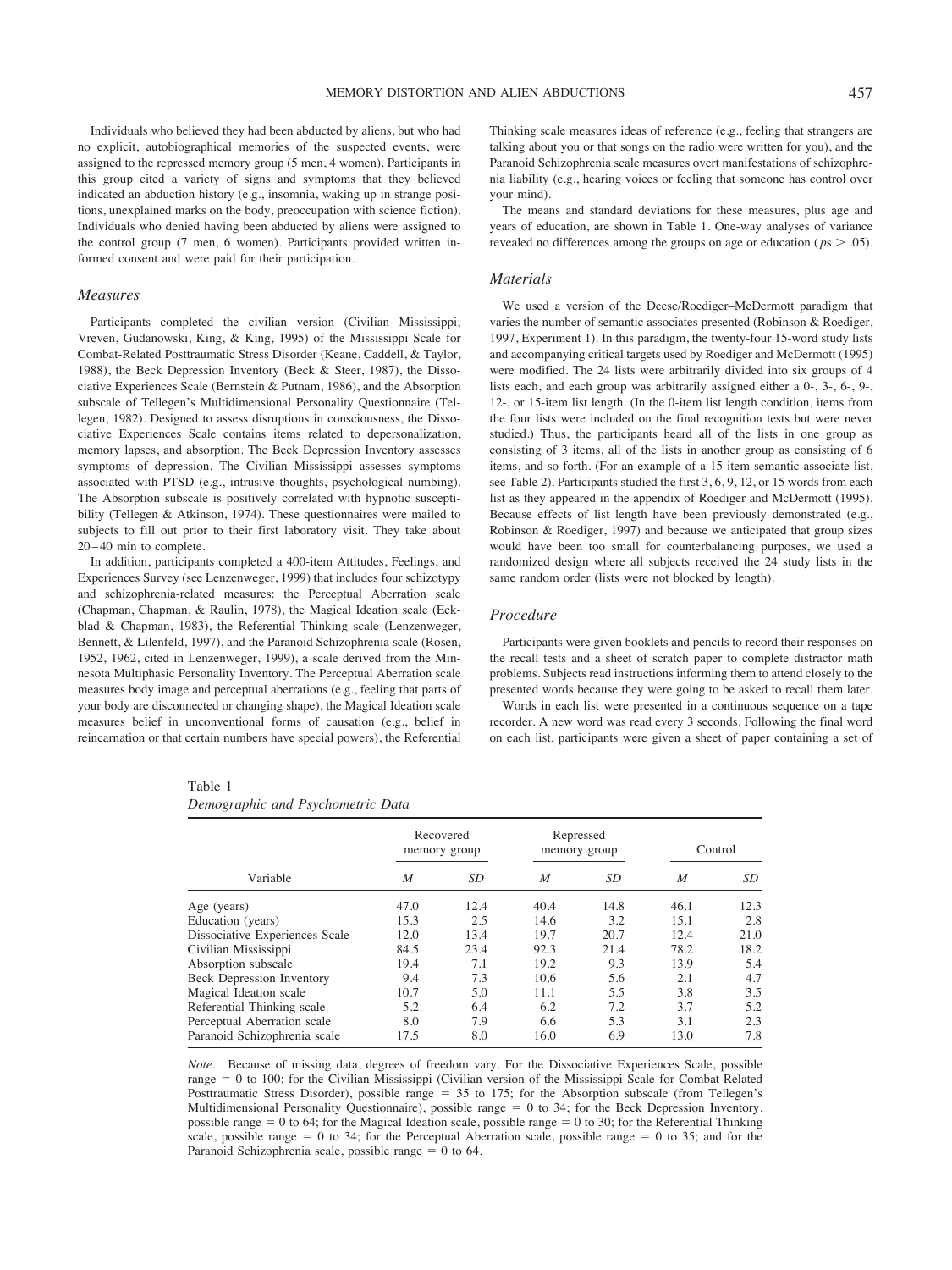| Table 2                                           |  |
|---------------------------------------------------|--|
| Example of a 15-Item Semantic Associate Word List |  |

| sour<br>candy<br>sugar<br>bitter<br>good<br>taste | honey<br>soda<br>chocolate<br>heart<br>cake<br>tart |
|---------------------------------------------------|-----------------------------------------------------|
| tooth                                             | pie                                                 |
| nice                                              |                                                     |
|                                                   |                                                     |

*Note.* The critical lure associated with this list is *sweet*.

four simple two-digit addition problems to solve. After 30 s, a beep sounded and participants were told that they had 1.5 min to recall the words from the list they just heard. Participants were warned not to guess on the recall test, and recall responses were handwritten in the booklets. After 1.5 min, participants were instructed to stop writing, turn the page in their booklets, and attend to the next study list. This procedure was repeated for all 20 study lists (four lists each of 3, 6, 9, 12, and 15 items).

An 80-item new–old recognition test followed presentation and recall of the lists. Forty items on the recognition test were studied words, labeled true targets (2 items from each of the 20 studied lists). The other 40 items on the recognition test had not been studied. Twenty of these nonstudied items were the lures on which the studied lists semantically converged (the false targets). The remaining 20 items were taken from lists that were not studied and served as control words: 4 were the related lures on which the items from the four nonstudied lists semantically converged (the falsetarget controls), 8 items were from the four nonstudied lists, labeled true-target controls (2 items from each of the four lists), and 8 items were unrelated filler words. In order for the tests to be identical regardless of which lists had been studied at each length, we randomly chose all of the true-targets and true-target controls presented on the recognition tests from among the first three words in each list.

#### Results

Because we had specific hypotheses, we conducted focused contrasts that take the form of one-tailed *t* tests, and we computed the effect-size correlation for each contrast (Rosenthal & Rosnow, 1985). As research has already demonstrated that false recall and false recognition rates increase as a function of the number of semantic associates presented (e.g., Robinson & Roediger, 1997), we analyzed the data for the 3, 6, 9, 12, and 15 semantic associate lists combined. One-way analyses of variance showed that the groups did not differ in their performance on the 0 semantic associate lists: for false-target controls,  $F(2, 28) = 1.41$ ,  $p = .26$ , and for true-target controls,  $F(2, 28) = 1.27$ ,  $p = .30$ . False recall (proportion of critical lures recalled as being studied) and false recognition (proportion of critical lures called "old" on the recognition test) rates as a function of group (recovered, repressed, and control) and of list type (3, 6, 9, 12, and 15 semantic associates) are shown in Table 3. Also presented in Table 3 are false recall and false recognition rates for the 3, 6, 9, 12, and 15 semantic associate lists combined.

According to the first hypothesis, subjects reporting recovered memories of alien abduction should be especially prone to false recall and recognition. Applying contrast weights of  $2, -1$ , and  $-1$ to the mean false recall and false recognition rates of the recovered memory, repressed memory, and control groups, respectively, this hypothesis fell short of significance for false recall,  $t(30) = 1.56$ ,  $p = .07$ ,  $r = .27$ , but was significant for false recognition,  $t(28) = 2.47, p = .01, r = .42.$ 

According to the second hypothesis, the repressed and recovered memory groups should be equally likely to exhibit false recall and false recognition, and both groups should be more prone to exhibit memory distortion than the control group. Applying contrast weights of 1, 1, and  $-2$  to the mean false recall and false recognition rates of the recovered memory, repressed memory, and control groups, respectively, we confirmed this hypothesis for false recall,  $t(30) = 3.33$ ,  $p = .01$ ,  $r = .52$ , and for false recognition,  $t(28) = 3.45$ ,  $p = .01$ ,  $r = .55$ .

According to the third hypothesis, the repressed memory group has not yet recovered false memories; therefore, the recovered memory group should exhibit the highest false recall and false recognition, followed by the repressed memory group, followed by the control group, respectively. Applying contrast weights of 1, 0, and  $-1$  to the mean false recall and false recognition rates of the recovered, repressed, and control groups, respectively, we confirmed this hypothesis for false recall,  $t(30) = 2.88$ ,  $p = .01$ ,  $r =$ .47, and for false recognition,  $t(28) = 3.51$ ,  $p = .01$ ,  $r = .59$ .

According to the fourth hypothesis, the recovered and the repressed groups should score higher than the control group on the following measures of schizotypy: Perceptual Aberration scale, Magical Ideation scale, and Referential Thinking scale. Applying contrast weights of 1, 1, and  $-2$  to the mean scores on each measure for the recovered memory, repressed memory, and control groups, respectively, we confirmed this hypothesis for the Perceptual Aberration scale,  $t(29) = 2.01$ ,  $p = .03$ ,  $r = .35$ , and the Magical Ideation scale,  $t(29) = 4.20$ ,  $p = .01$ ,  $r = .61$ . This

Table 3

*False Recall and False Recognition Data for Each Group by List Type*

|           | Number of associates |       |                         |       |       |       |         |
|-----------|----------------------|-------|-------------------------|-------|-------|-------|---------|
| Condition | 3                    | 6     |                         | 9     | 12    | 15    | Average |
|           |                      |       | False recall group      |       |       |       |         |
| Recovered |                      |       |                         |       |       |       |         |
| Prop.     | .05                  | .18   |                         | .27   | .50   | .43   | .29     |
| SD        | (.10)                | (.16) |                         | (.21) | (.36) | (.25) | (.10)   |
| Repressed |                      |       |                         |       |       |       |         |
| Prop.     | .00                  | .17   |                         | .31   | .47   | .50   | .29     |
| <b>SD</b> | (0.00)               | (.22) |                         | (.24) | (.29) | (.31) | (.13)   |
| Control   |                      |       |                         |       |       |       |         |
| Prop.     | .00                  | .04   |                         | .08   | .33   | .27   | .14     |
| SD        | (0.00)               | (.09) |                         | (.16) | (.26) | (.28) | (.13)   |
|           |                      |       | False recognition group |       |       |       |         |
| Recovered |                      |       |                         |       |       |       |         |
| Prop.     | .03                  | .35   | .53                     | .75   | .83   | .88   | .67     |
| SD        | (.08)                | (.24) | (.36)                   | (.26) | (.31) | (.18) | (.15)   |
| Repressed |                      |       |                         |       |       |       |         |
| Prop.     | .13                  | .19   | .34                     | .69   | .94   | .81   | .59     |
| <b>SD</b> | (.19)                | (.29) | (.23)                   | (.22) | (.12) | (.12) | (.16)   |
| Control   |                      |       |                         |       |       |       |         |
| Prop.     | .06                  | .19   | .27                     | .44   | .63   | .58   | .42     |
| SD        | (.11)                | (.21) | (.19)                   | (.38) | (.32) | (.30) | (.17)   |

*Note.* The denominator for each proportion (prop.) listed is 4 (four lists of each length were presented).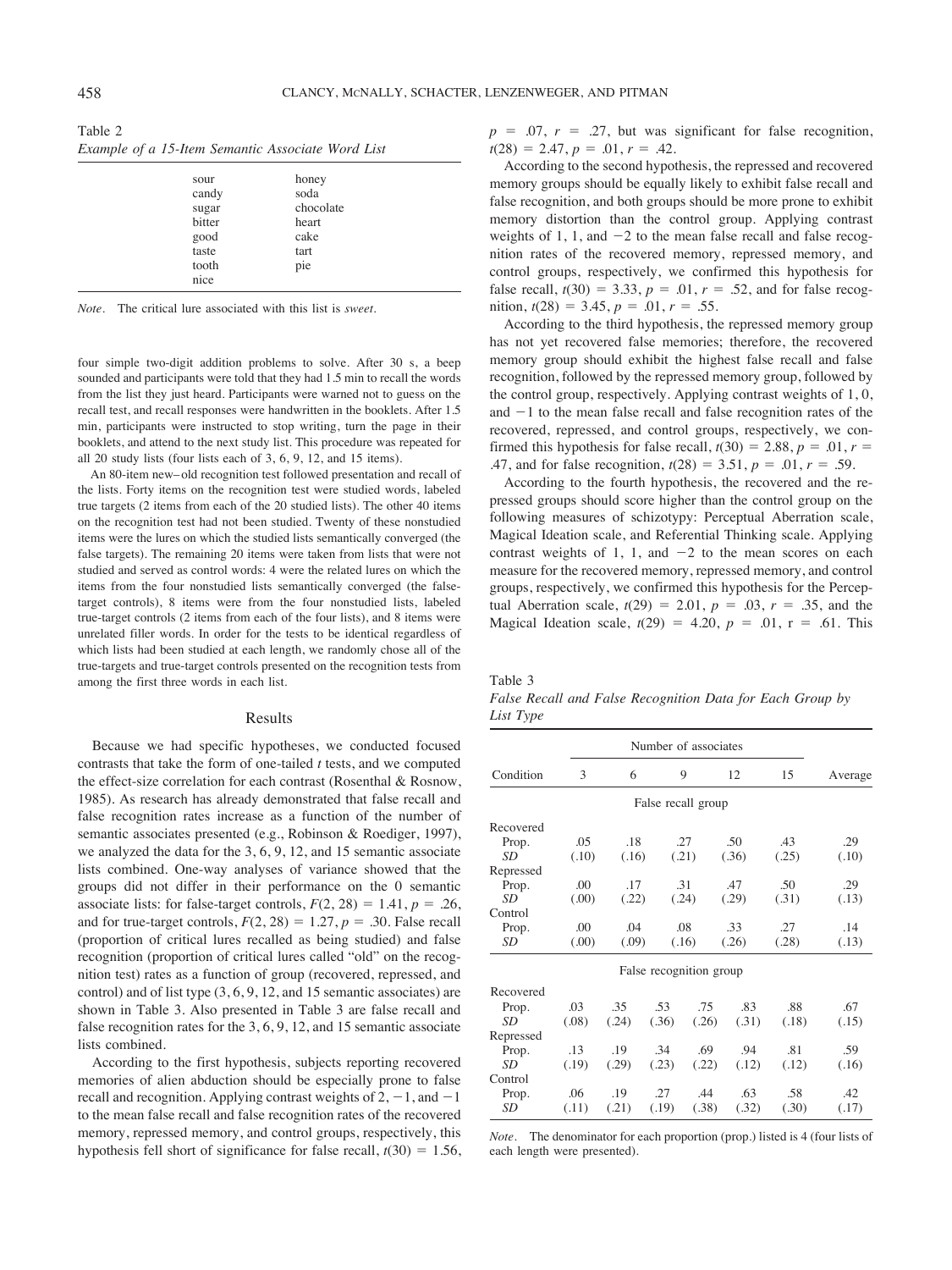hypothesis was not confirmed for the Referential Thinking Scale,  $t(29) = 0.89, p = .19, r = .16.$ 

Although we had no predictions about true recall (proportion of words studied that were correctly recalled) or true recognition (proportion of critical lures called "old" on the recognition test), we conducted a mixed-design analysis of variance (ANOVA), with three levels of a between-subjects factor (subject group) and five levels of a within-subject factor (list type: 3, 6, 9, 12, and 15 semantic associates). There was no significant effect of group for true recall,  $F(2, 30) = 1.72$ ,  $p = .20$ , or true recognition,  $F(2, 10)$  $28$ ) = 0.07,  $p = .94$ , nor was there a significant Group  $\times$  List Type interaction for true recall,  $F(8, 120) = 0.87$ ,  $p = .55$ , or true recognition,  $F(8, 112) = 1.67$ ,  $p = .12$ . There was a significant effect of list type for true recall,  $F(4, 120) = 187.92$ ,  $p = .01$ , and for true recognition,  $F(4, 112) = 2.20, p = .07$ .

Because individuals reporting recovered and repressed memories of childhood sexual abuse score higher than controls on measures of absorption, dissociative experiences, and posttraumatic stress disorder (e.g., McNally, Clancy, Schacter, & Pitman, 2000), we predicted a similar pattern of results in this population. Applying contrast weights of 1, 1, and  $-2$  to the mean scores on each measure for the recovered memory, repressed memory, and control groups, respectively, we found that data conformed to this pattern for absorption,  $t(26) = 1.90$ ,  $p = .04$ ,  $r = .35$ , but not for the Dissociative Experiences Scale,  $t(26) = 0.48$ ,  $p = .32$ ,  $r = .09$ , or the Civilian Mississippi,  $t(26) = 1.20$ ,  $p = .13$ ,  $r = .23$ .

Because memory distortion has been linked to dissociative symptoms (e.g., Clancy et al., 2000; Winograd, Peluso, & Glover, 1998), hypnotic suggestibility (e.g., Labelle, Laurence, Nadon, & Perry, 1990), symptoms of PTSD (e.g., Bremner, Shobe, & Kihlstrom, 2000; Zoellner, Foa, Brigidi, & Przeworski, 2000), and symptoms of schizophrenia (e.g., Brebion et al., 2000), we predicted a significant relationship between false recall and recognition and scores on the following measures: Dissociative Experiences Scale, Absorption subscale, Civilian Mississippi, Magical Ideation scale, Perceptual Aberration scale, Referential Thinking scale, and Paranoid Schizophrenia scale. Because the results of a one-way ANOVA showed that the recovered and repressed groups scored higher than the controls on the Beck Depression Inventory, we also examined the relationship between false recall and recognition and depressive symptoms. Correlations between psychometric measures and false recall and false recognition are shown in Table 4. The Absorption subscale, the Beck Depression Inventory, and the Magical Ideation scale were significant predictors of both false recall and false recognition. Dissociative Experiences Scale and Civilian Mississippi scores were marginally associated with false recall.

#### Discussion

Participants reporting recovered memories of alien abduction were more prone than control participants to exhibit false recall and false recognition of semantic associates. The recovered memory, repressed memory, and control groups did not differ in terms of their true recall or true recognition rates. These findings are consistent with the results of the only other published study that to our knowledge has examined false recognition in people reporting recovered memories, in that case, of childhood sexual abuse (Clancy et al., 2000). If one assumes that the events reported by

#### Table 4

*Correlations Between Psychometric Measures, False Recall, and False Recognition*

|                                  |     | False<br>recall | False<br>recognition |     |
|----------------------------------|-----|-----------------|----------------------|-----|
| Measure                          | r   | р               | r                    | р   |
| Absorption subscale              | .56 | .01             | .32                  | .05 |
| <b>Beck Depression Inventory</b> | .48 | .01             | .38                  | .02 |
| Magical Ideation scale           | .45 | .01             | .45                  | .01 |
| Civilian Mississippi             | .30 | .06             | .14                  | .24 |
| Dissociative Experiences Scale   | .29 | .06             | .15                  | .23 |
| Paranoid Schizophrenia scale     | .03 | .45             | .18                  | .17 |
| Perceptual Aberration scale      | .04 | .42             | .29                  | .06 |
| Referential Thinking scale       | .26 | .08             | .09                  | .33 |

*Note.* All *p* values are one-tailed.

Civilian Mississippi  $=$  Civilian version of the Mississippi Scale for Combat-Related Posttraumatic Stress Disorder.

subjects in this study—alien abduction—are unlikely to have occurred, the data are consistent with the hypothesis that individuals who are more prone to develop false memories in the laboratory are also more likely to develop false memories of experiences that were only suggested or imagined.

Inclusion of the repressed memory group enabled us to test whether false recall and false recognition effects were confined to participants who developed autobiographical memories of abduction. They were not. These data were in accord with two hypotheses: (a) that the recovered and repressed group would be equally prone to memory distortion, and both more so than control subjects, and (b) that recovered memory subjects would be more prone to memory distortion than the repressed memory group who, in turn, would be more prone than the control group.

Although results of contrast analyses were similar for both recall and recognition, the false recall rates for all groups were lower than the false recognition rates. In addition, there was less discrimination among the groups for false recall. The most reasonable explanation for these findings is that as the recall test occurred immediately after participants studied the word lists, participants were less prone to exhibit false recall than on the recognition test, which occurred after all the lists had been studied. Further, asking participants to generate studied words is usually more difficult than asking participants to simply identify studied words. Regardless of when the recall test occurs, false recall rates are generally lower than false recognition rates, just as true recall rates are lower than true recognition rates. This finding suggests that the recognition paradigm is a more sensitive assay for proneness to developing false memories than is the recall paradigm.

The recovered and repressed groups did not differ from each other on any of the measures of personality and psychopathology. Consistent with other findings on people reporting recovered memories (e.g., McNally et al., 2000), those reporting recovered and repressed memories of alien abduction scored higher than controls on measures of hypnotic suggestibility and depressive symptoms. Both measures were significantly related to false recall and false recognition. Individuals reporting recovered memories of childhood sexual abuse and individuals reporting recovered memories of alien abduction scored higher than controls on additional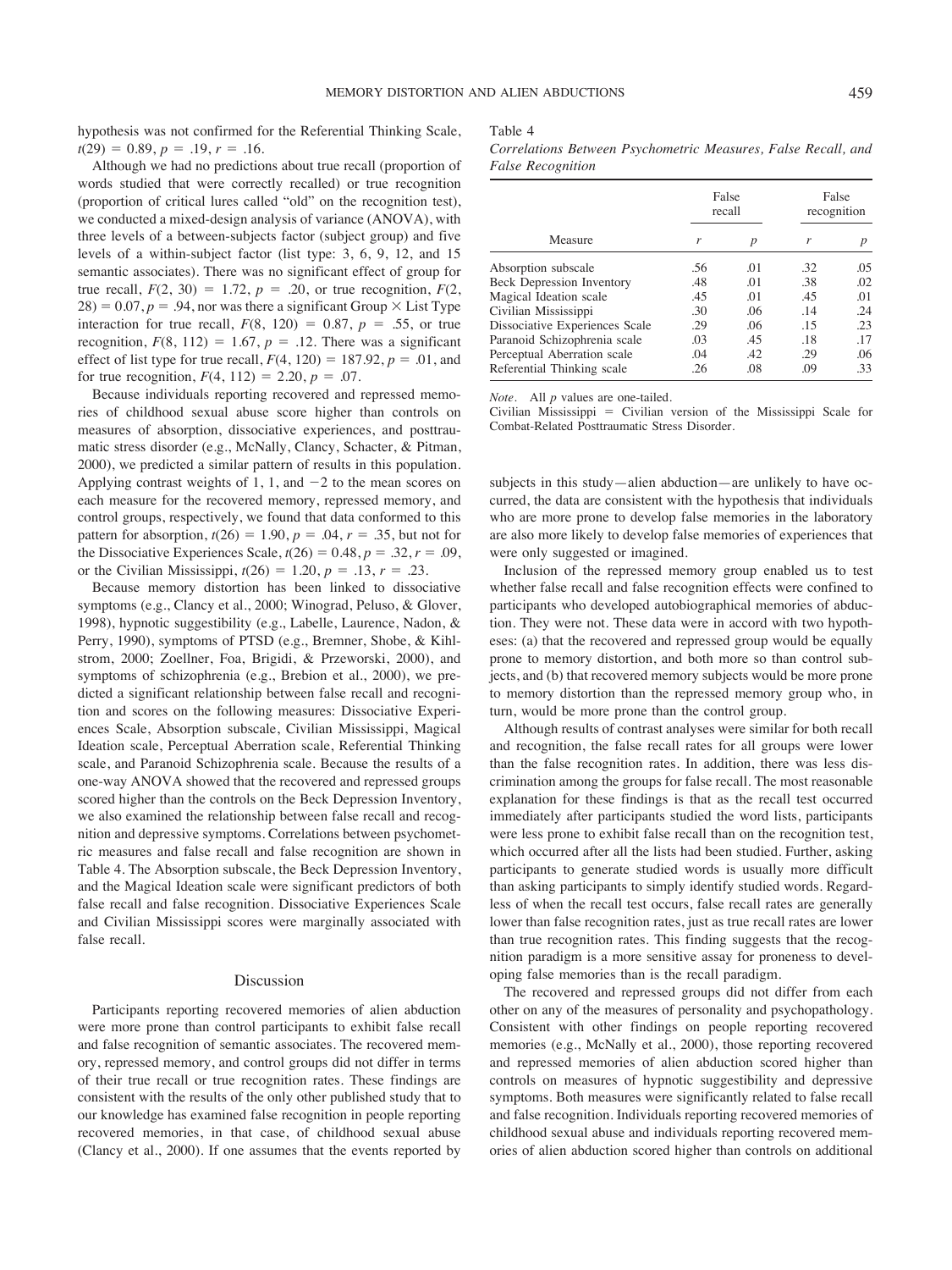measures (e.g., see McNally et al., 2000, for psychometric characteristics of individuals reporting recovered memories of childhood sexual abuse). However, the Absorption subscale and the Beck Depression Inventory are the only measures on which both participants reporting recovered memories of childhood sexual abuse and participants reporting memories of alien abduction score higher than controls.

Consistent with past research linking schizotypy (i.e., psychosis proneness) to UFO beliefs and experiences (e.g., Chequers et al., 1997; Spanos et al., 1993), those reporting recovered and repressed memories of alien abduction scored higher than controls on measures of perceptual aberration and magical ideation (i.e., belief in unusual forms of causality). Perhaps higher scores on these measures influenced the development of abduction beliefs and the unusual content of the memories recovered. Magical ideation was significantly related to both false recall and false recognition. Although no Deese/Roediger–McDermott research has addressed the relationship between schizophrenia vulnerability and false memory creation, these findings are broadly consistent with research suggesting a source monitoring deficit in patients with schizophrenia (e.g., Brebion et al., 2000).

Researchers have begun to delineate the mechanisms involved in the creation of false memories. One process clearly implicated is source monitoring: remembering how, when, and where a memory is acquired. Recollections of perceived events can be confused, thereby producing distorted memories (Johnson, Hashtroudi, & Lindsay, 1993). For example, an individual might watch a movie about alien abductions as a child and then—years later—come to believe that the events in the movie actually occurred because he or she has forgotten the actual source of the memory. False recognition in the Deese/Roediger–McDermott paradigm is a type of source monitoring error.

Research indicates that robust false recognition occurs when people rely on their memory for the general semantic features or gist of the items they studied (e.g., Reyna & Brainerd, 1995; Schacter et al., 1998; Schacter, Verfaellie, & Pradere, 1996). According to this theory, individuals bind together studied items and generated associates, thereby forming a focused representation of the semantic gist of the study lists. Related test distractors that match this semantic gist are then likely to be falsely recalled or recognized; unrelated distractors that do not match it are likely to be correctly rejected.

Both false recall and false recognition appear to be more enduring than recall of studied items (Brainerd & Reyna, 1998). Although this finding may seem paradoxical, the semantic features of a nonpresented "theme word" occur multiple times during study. List items may cue the critical lure, but not each other (Payne, Elie, Blackwell, & Neuschatz, 1996). Although strategic factors can reduce false memory effects (e.g., Schacter, Israel, & Racine, 1999), memory illusions still occur even when participants are informed as to the nature of the experiment (e.g., Gallo, Roediger, & McDermott, 2001).

The recovered memory subjects—those who developed autobiographical memories of alien abduction—were most prone to exhibit false recall and recognition in our experiments. These individuals may rely disproportionately on the general sense or gist of the items they studied. Do these findings bear directly on false memories of traumatic events? To the extent that some false memories reflect the gist of past experience, illusory memories of alien abduction may be accurate representations of some aspect of a person's past (e.g., sleep paralysis). Memories can be accurate in the sense that they refer abstractly to an experience, yet can contain many details that arise from source monitoring errors rather than from that particular experience (Schacter et al., 1998). That the recovered memory group was most prone to exhibit source monitoring deficits in this study may explain why, after perhaps undergoing suggestive psychotherapies, reading books, or watching movies about alien abduction, this group eventually "recalled" false memories, whereas the repressed memory group did not.

Our study has limitations. First, the sample sizes are small. Second, we did not formally screen participants for traumatic events other than the reported alien abductions; consequently, the results are vulnerable to the criticism that other kinds of trauma in the histories of the recovered memory subjects may have resulted in cognitive deficits that induced a proneness to false recognition. However, such an interpretation is inconsistent with the finding that the recovered memory subjects scored similarly to controls on instruments designed to assess symptoms related to trauma (e.g., Dissociative Experiences Scale, Civilian Mississippi). Furthermore, trauma victims prone to false recall and recognition in Deese/Roediger–McDermott studies also exhibited other memory deficits, including greater intrusion of nonstudied words and lower levels of correct recall (Bremner et al., 2000; Zoellner et al., 2000). In this experiment, the memory deficits exhibited by those reporting recovered memories of abduction by space aliens were confined to a greater propensity for falsely recalling and recognizing the critical lures.

### References

- Bartholomew, R. E., & Howard, G. S. (1998). *UFOS and alien contact: Two centuries of mystery.* Amherst, NY: Prometheus Books.
- Beck, A. T., & Steer, R. A. (1987). *Beck Depression Inventory manual.* San Antonio, TX: Psychological Corporation.
- Bernstein, E. M., & Putnam, F. W. (1986). Development, reliability, and validity of a dissociation scale. *Journal of Nervous and Mental Disease, 174,* 727–735.
- Bjorklund, D. F. (Ed.). (2000). *False memory creation in children and adults: Theory, research, and implications.* Mahwah, NJ: Erlbaum.
- Brainerd, C. J., & Reyna, V. F. (1998). When things that are not experienced are easier to "remember" than things that were. *Psychological Science, 9,* 484–489.
- Brebion, G., Amador, X., David, A., Malaspina, D., Sharif, Z., & Gorman, J. M. (2000). Positive symptomatology and source-monitoring failure in schizophrenia—An analysis of symptom-specific effects. *Psychiatry Research, 95,* 119–131.
- Bremner, J. D., Shobe, K. K., & Kihlstrom, J. S. (2000). False memories in women with self-reported childhood sexual abuse: An empirical study. *Psychological Science, 11,* 333–337.
- Breuer, J., & Freud, S. (1955). Studies on hysteria. In J. Strachey (Ed. & Trans.), *The standard edition of the complete psychological works of Sigmund Freud* (Vol. 2, pp. 21–319). London: Hogarth Press. (Original work published 1895)
- Brown, D., Scheflin, A. W., & Hammond, D. C. (1998). *Memory, trauma treatment, and the law.* New York: Norton.
- Chapman, L. J., Chapman, J. P., & Raulin, M. L. (1978). Body-image aberration in schizophrenia. *Journal of Abnormal Psychology, 87,* 399– 407.
- Chequers, J., Joseph, S., & Diduca, D. (1997). Belief in extraterrestrial life, UFO-related beliefs, and schizotypal personality. *Personality and Individual Differences, 23,* 519–521.